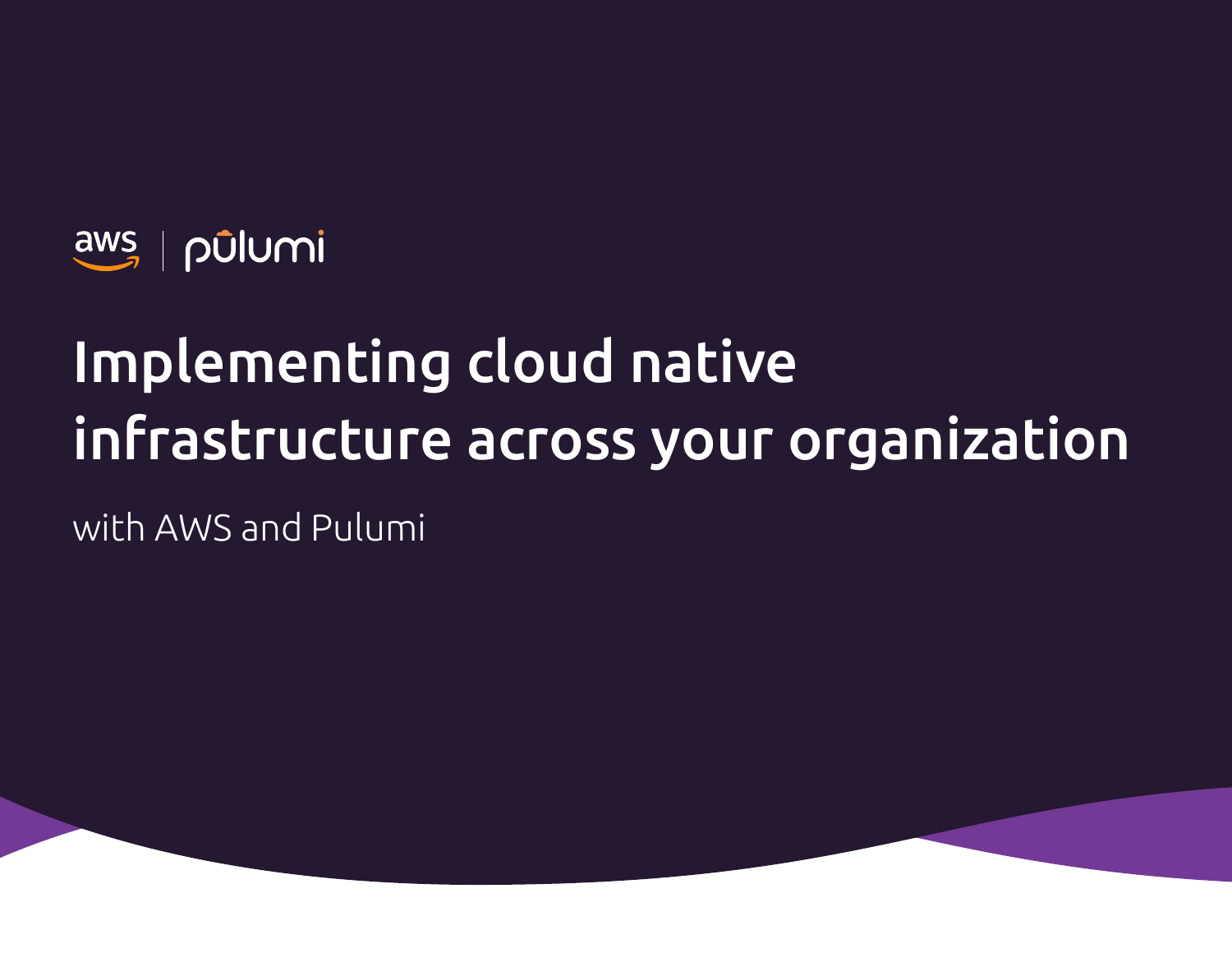## Table of contents

| The challenge of delivering cloud infrastructure <b>Manual Communities</b> 3 |  |
|------------------------------------------------------------------------------|--|
|                                                                              |  |
|                                                                              |  |
|                                                                              |  |
|                                                                              |  |
|                                                                              |  |
|                                                                              |  |
|                                                                              |  |
|                                                                              |  |
|                                                                              |  |
|                                                                              |  |

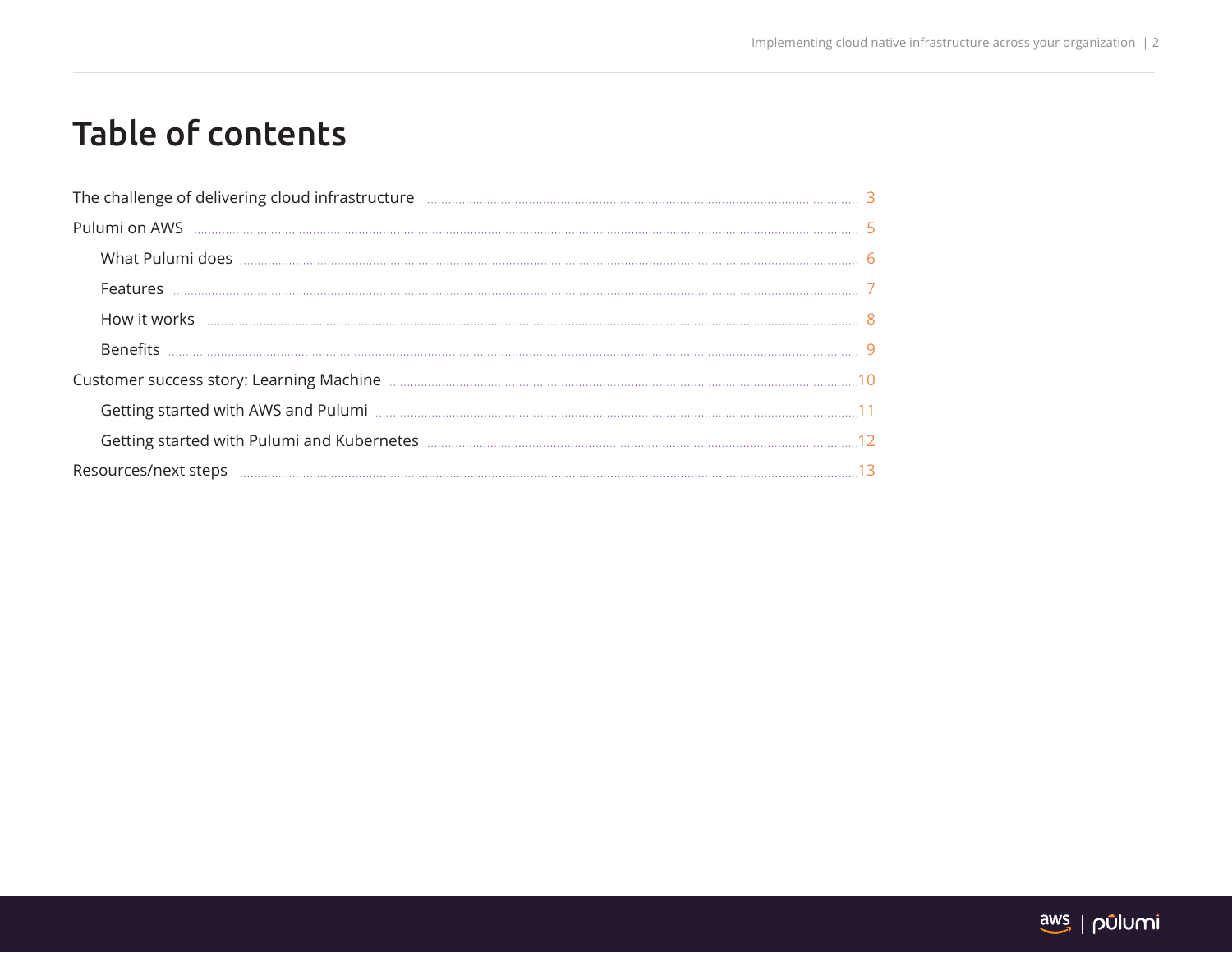### The challenge of delivering cloud infrastructure

With the popularity of cloud-first development continuing to grow, organizations need to rethink and redefine their cloud strategies, using a consistent approach to deliver cloud native applications and infrastructure. In doing so, organizations must consider how their tools will change and how their software delivery methods will evolve. Unifying cloud development methodologies and DevOps is a crucial component to fully embracing the cloud, but comes with three distinct challenges: keeping up with the pace of change, shifting to infrastructure in motion, and moving away from domain-specific languages (DSLs).

The cloud is no longer a new concept, but it has undergone distinct evolutions that has shifted the way developers think about developing and deploying cloud applications.

### **1. CLOUD-BASED ON-DEMAND VIRTUAL MACHINES:**

Infrastructure planning shifted from CapEx to OpEx focused, with the ability to provision cloud-based virtual machines on demand.

### **2. CONTAINERS AND KUBERNETES:**

Moving past VMs, the current wave of cloud computing is offering new strategies for improving cloud native approaches including infrastructure, abstraction, OS isolation, and a model for highly distributed applications.

### **3. SERVERLESS AND MANAGED SERVICES:**

The upcoming wave of cloud computing is offering a stateless mesh of on-demand and infinitely scalable services, with options for arbitrary code execution.

**The rapid pace of evolution of the cloud, combined with the shift to ephemeral infrastructure, and the connection of application code and infrastructure code, demands a different view of cloud Development and DevOps.**

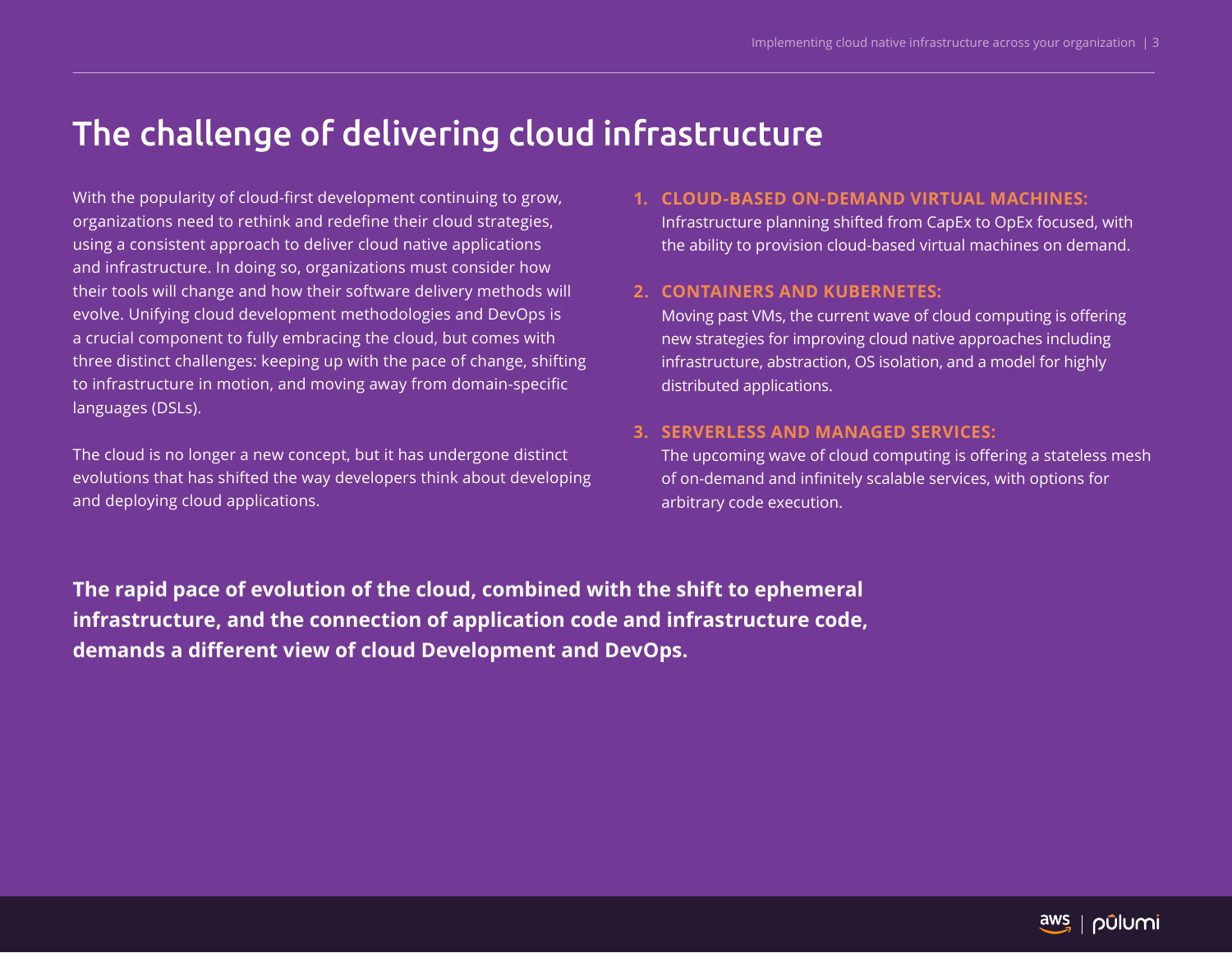### The challenge of delivering cloud infrastructure

When infrastructure was at rest, configuration management and convergence-based infrastructure as code tools were the preferred way of managing the typical infrastructure provisioning lifecycle. But with the rise of cloud native development processes, infrastructure has increasingly become 'in motion', where provisioning is tied to individual applications and infrastructure doesn't warrant continued configuration management. To support the shift towards increasingly codified provisioning of short-lived infrastructure, organizations need comprehensive tools that will connect application code and infrastructure code in a logical and expressive way. This is crucial to development and operations teams as application code increasingly defines the infrastructure requirements for specific cloud applications. The final challenge organizations are often faced with in adapting their cloud-first strategy is eliminating the use of DSLs. In the case of infrastructure as code, YAML is one of the more popular DSLs. Unfortunately, it lacks the features and tooling necessary to make it effective, and encourages poor programming practices. Instead, YAML should be considered a bytecode, intended to be an output format of another program. DevOps teams have become familiar with DSL, but are now overwhelmed by the sheer number of DSLs required for cloud-based applications. To reduce the impact DSLs have on development and DevOps teams, organizations need to evaluate mature tools that will provide the consistent and consolidated experience development teams expect.

**Considering these challenges, organizations need a comprehensive solution that provides the right set of tools, libraries, runtime, and service developers and DevOps teams require, in the programming languages they prefer.** 

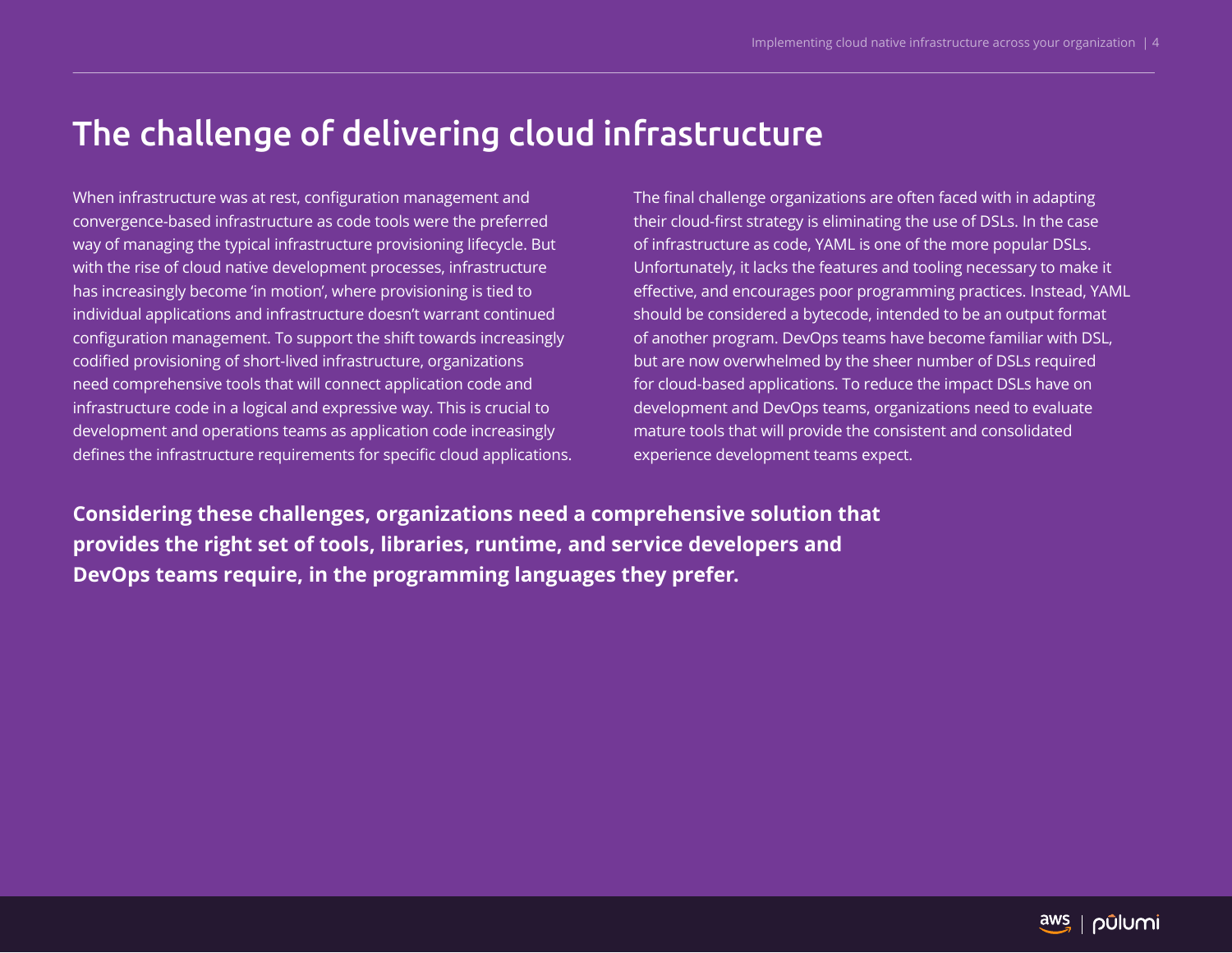### Pulumi on Amazon Web Services (AWS)

As an AWS Partner Network (APN) Advanced Technology Partner, Pulumi provides a cloud native programming model for AWS to create containers, serverless functions, and infrastructure, enabling the delivery of cloud native infrastructure as code using real programming languages.



#### **REAL CODE**

Pulumi allows your developers to leverage their favorite languages and tools for provisioning cloud infrastructure including code completion, error checking, versioning, and integrated development environment (IDE) support.

#### **EPHEMERAL INFRASTRUCTURE**

Pulumi helps maintain successful infrastructure deployments by efficiently building, updating, and destroying cloud resources as needed.



#### **REUSABLE COMPONENTS**

Pulumi enables you to build repeatable practices through versioned code packages and deploy them across your team with ease.

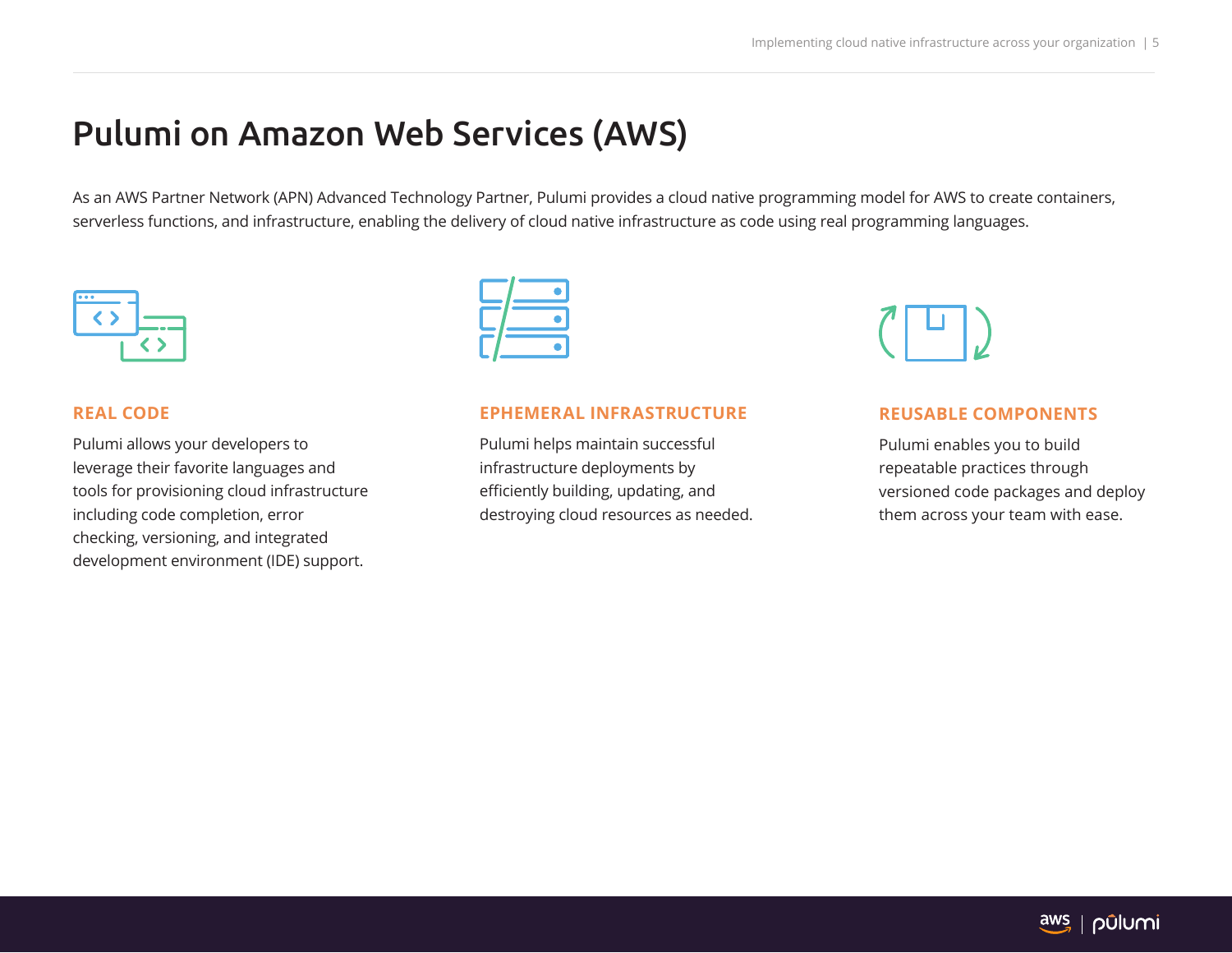### What Pulumi does

Pulumi has a developer-centric view of the world, and strives to bring consistency and efficiency to the developer experience.

Pulumi's cloud native development platform provides a single, consistent model for infrastructure provisioning, using familiar and powerful general-purpose languages, to provide the necessary capabilities to meet continuous delivery requirements for modern cloud applications.

### **PULUMI HELPS YOU:**

- Use familiar programming languages, such as JavaScript and Python, to provide familiar and powerful programming concepts to infrastructure as code challenges.
- Build a library of code packages to enhance efficiency when implementing standard policies, network best practices, and more.
- Adopt best practices for becoming a deployment-focused organization, rather than configuration-focused, to continuously deliver new cloud native infrastructure.

**Pulumi provides a single, consistent platform for the delivery of cloud resources of any kind.**



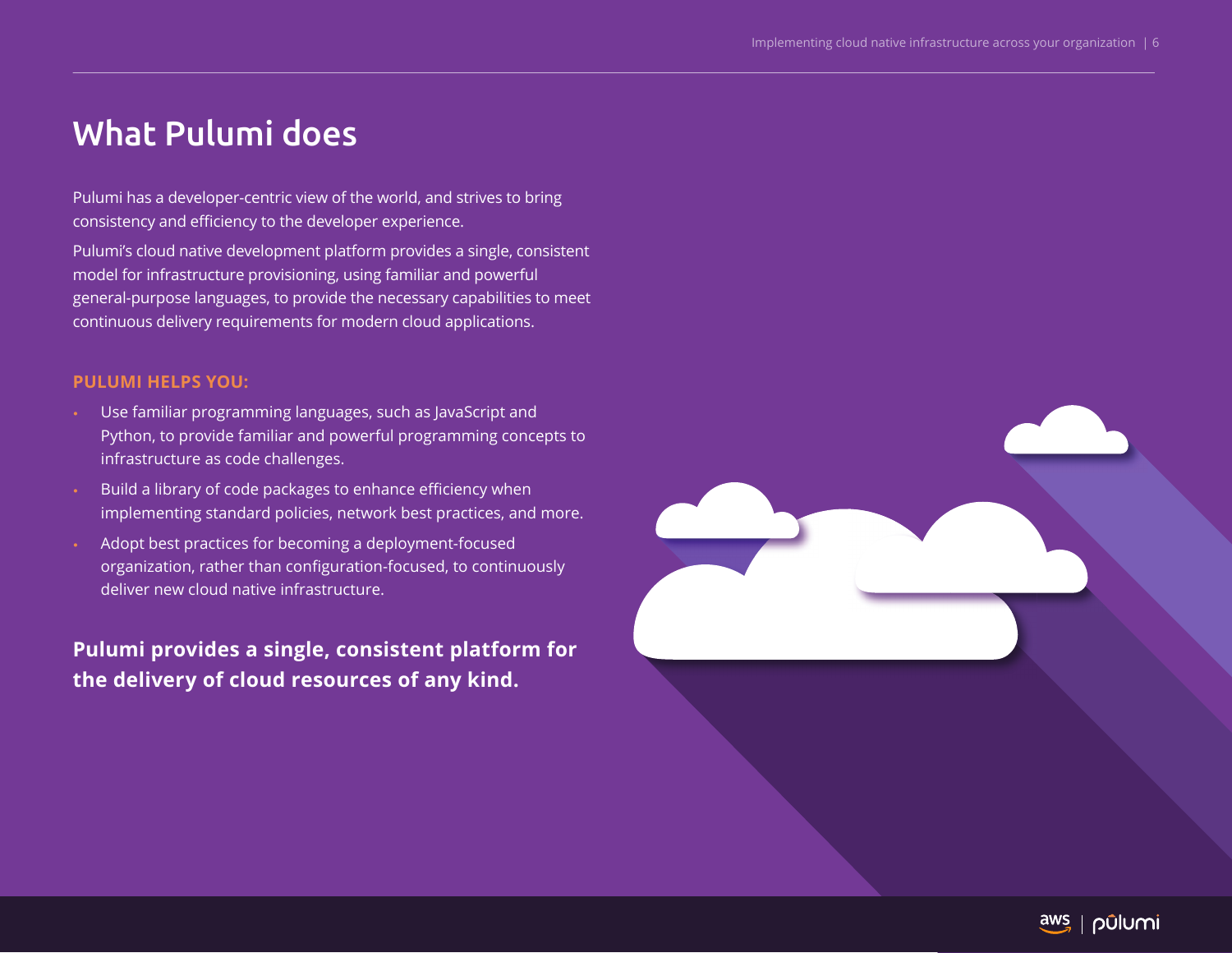### Features

### **For Developers For DevOps**



### **FAMILIAR LANGUAGES**

Define cloud application and services as code in languages that you're familiar with.

|         | V |
|---------|---|
| í<br>K. |   |

### **DEPLOY CONTINUOUSLY**

Deploy your apps and infrastructure consistently and reliably across all of your cloud native environments.

| ٠ |  |
|---|--|
|   |  |

### **PROGRAMMING MODEL**

Easily deliver container, AWS Lambda, and data-based services with a programming model unique to your organization.



### **FAMILIAR WORKFLOW**

Easily manage and integrate your containers into existing delivery processes.



### **REUSABLE PACKAGES**

Reuse code packages to easily design, share, and deploy cloud resources, patterns, and stacks.

### **ENTERPRISE GRADE**

Leverage preferred tools, languages, and practices to deliver new applications and enterprise-grade workflows.

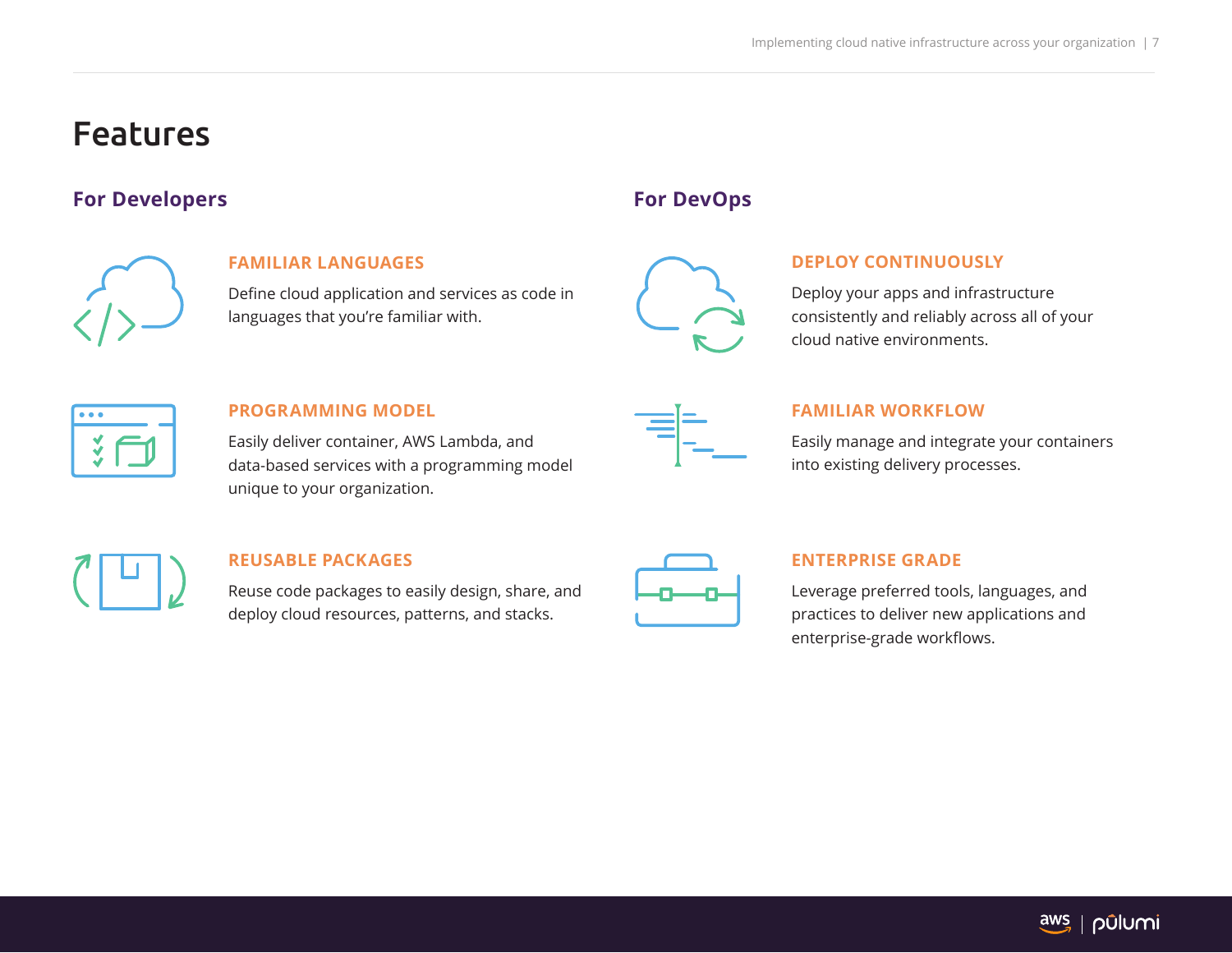### How it works



### **EXAMPLE WORKFLOW WITH JAVASCRIPT/TYPESCRIPT**



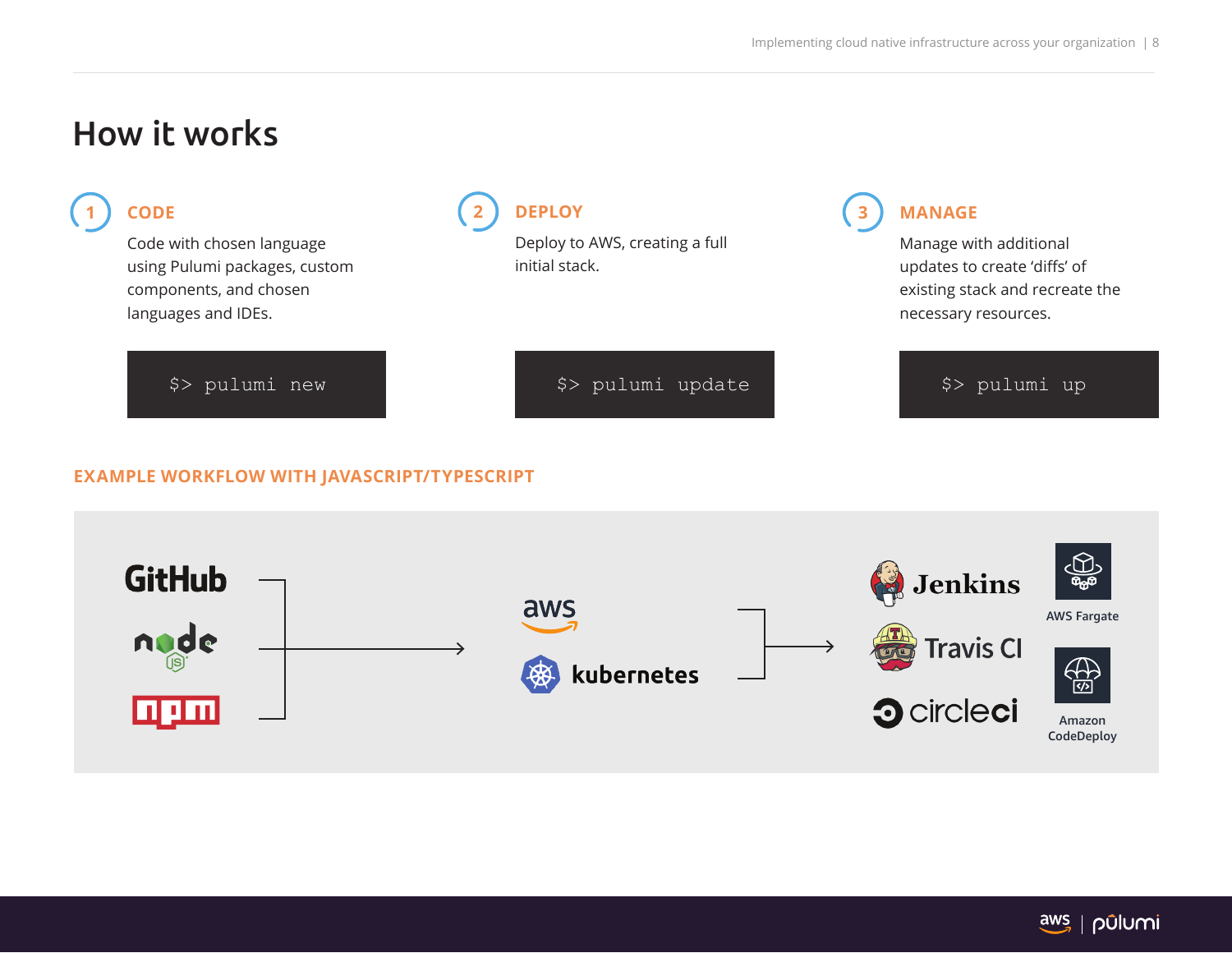### **Benefits**

Pulumi helps you get your code to AWS faster and more efficiently.



### **FASTER TIME TO MARKET**

Pulumi removes redundancy, helping your organization deploy new infrastructure and applications, faster.

### **PATH TO SERVERLESS**

Microservices enable easy and scalable websites, event streaming, and processing across your entire cloud environment.



### **CI/CD CAPABILITIES**

By connecting application and infrastructure code to preferred tools and practices, Pulumi provides the CI/CD functions needed for cloud native applications.

### **COST SAVINGS**

Reducing lines of code allows organizations to run their code locally and save on the resources needed to maintain it.

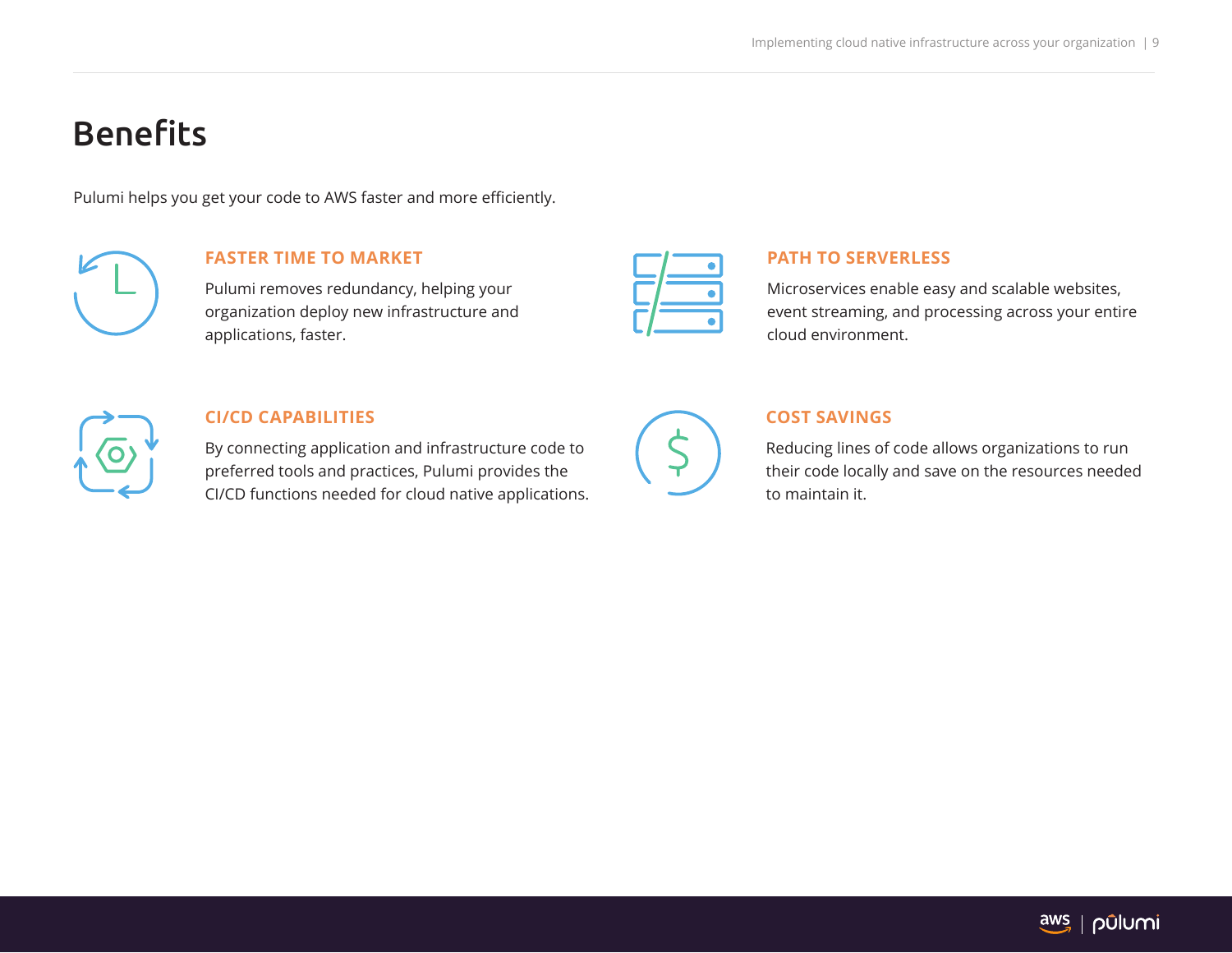### Customer success story: Learning Machine

Learning Machine Improved time to ship by implementing a container-based infrastructure with Pulumi.

### **CHALLENGES**

Learning Machine's environment was supplemented by ad-hoc Bash scripts resulting in 25,000 lines of code that were difficult to understand and maintain.

### **OPPORTUNITIES**

- **1.** Pulumi offered cloud native infrastructure as code.
- **2.** The Learning Machine team was able to leverage programming languages they were most familiar with
- **3.** Pulumi was able to dedicate resources to advise, plan, and provide

### **PROCESS**

- Pulumi helped Learning Machine modify their 25,000 lines of code to a manageable 500 lines
- Learning Machine leveraged Amazon Elastic Container Service (Amazon ECS) to run and scale their containerized applications
- AWS Fargate was introduced to Learning Machine's new environment as the compute engine for Amazon ECS

### **OUTCOMES**

**3 WEEKS**

Learning Machine gained:

- Trimmed code down to 500 lines of JavaScript
- Reduced customer provisioning time
- Significant cost savings





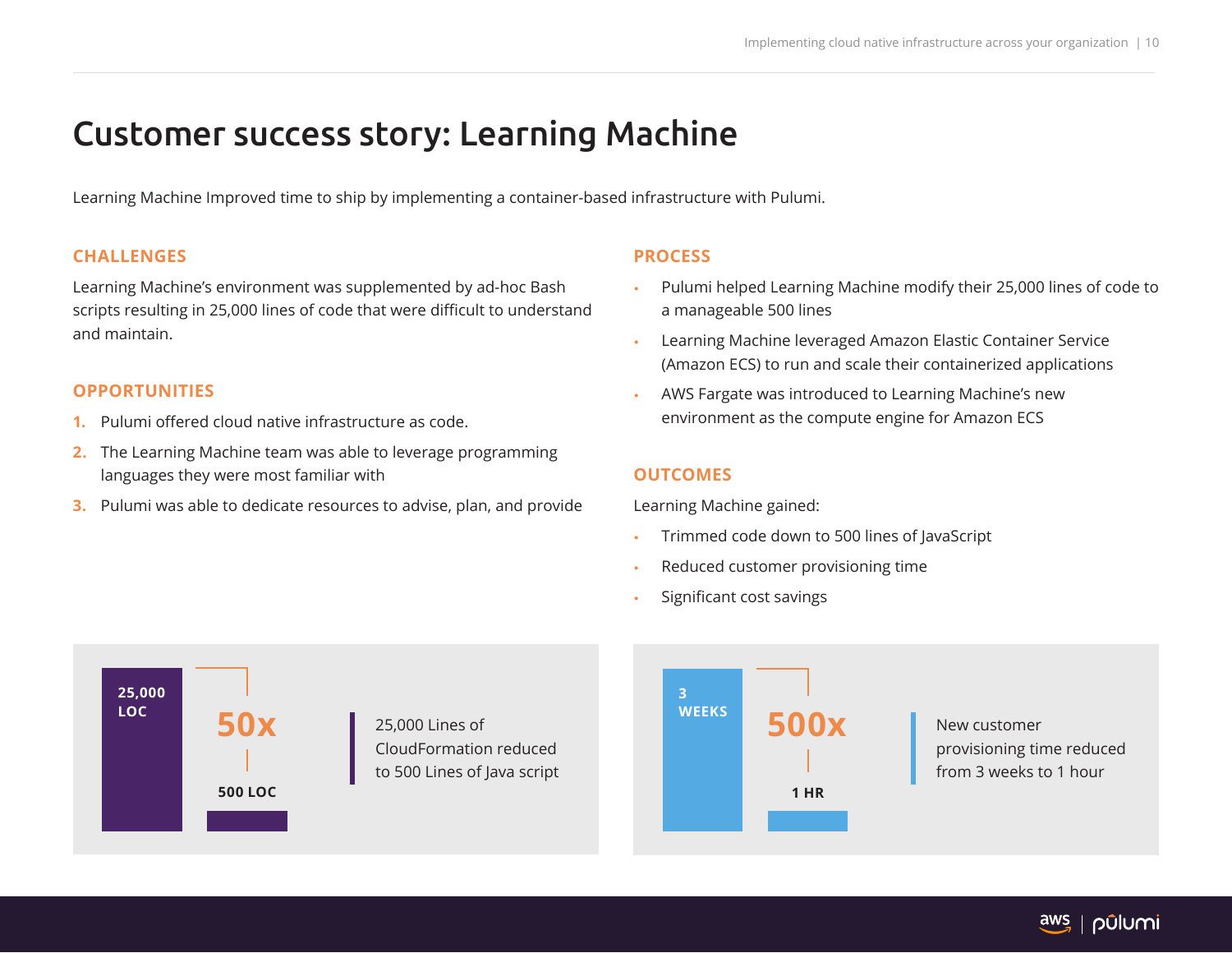## Getting started with AWS and Pulumi

Learn about the different ways you can program the cloud using Pulumi with these 12 bite-size code snippets:



### **INFRASTRUCTURE**

- Declare cloud infrastructure using real language
- Make a reusable component out of your cloud infrastructure

#### **SERVERLESS**

- Go serverless without the YAML
- Capture state in your serverless functions, such as real AWS Lambdas
- Simple serverless cron jobs
- Run express-like serverless SPAs and REST APIs are near zero cost



### **CONTAINERS**

- Deploy production containers without the fuss
- Use containers without Dockerfiles
- Invoke a long-running container as a task

### **GENERAL TIPS AND TRICKS**

- Use code to avoid hard-coding configuration
- Use configuration to enable multi-instantiation and code reuse
- Give your components runtime APIs

```
// Deploy a prebuilt container image
// to AWS Fargate
import * as cloud from "@pulumi/cloud";
let nginx = new cloud. Service ("nginx", {
      image: "nginx",
      ports: [{port: 80}],
      replicas: 2,
});
export let url = nginx.defaultEndpoint;// Deploy a custom container image based on nginx
// to AWS Fargate
import * as cloud from "@pulumi/cloud";
let nginx = new cloud. Service ("nginx", {
      build: ".",
      ports: [{port: 80}],
      replicas: 2,
});
export let url = nginx.defaultEndpoint
```
### [Do more with AWS and Pulumi](https://blog.pulumi.com/program-the-cloud-with-12-pulumi-pearls)

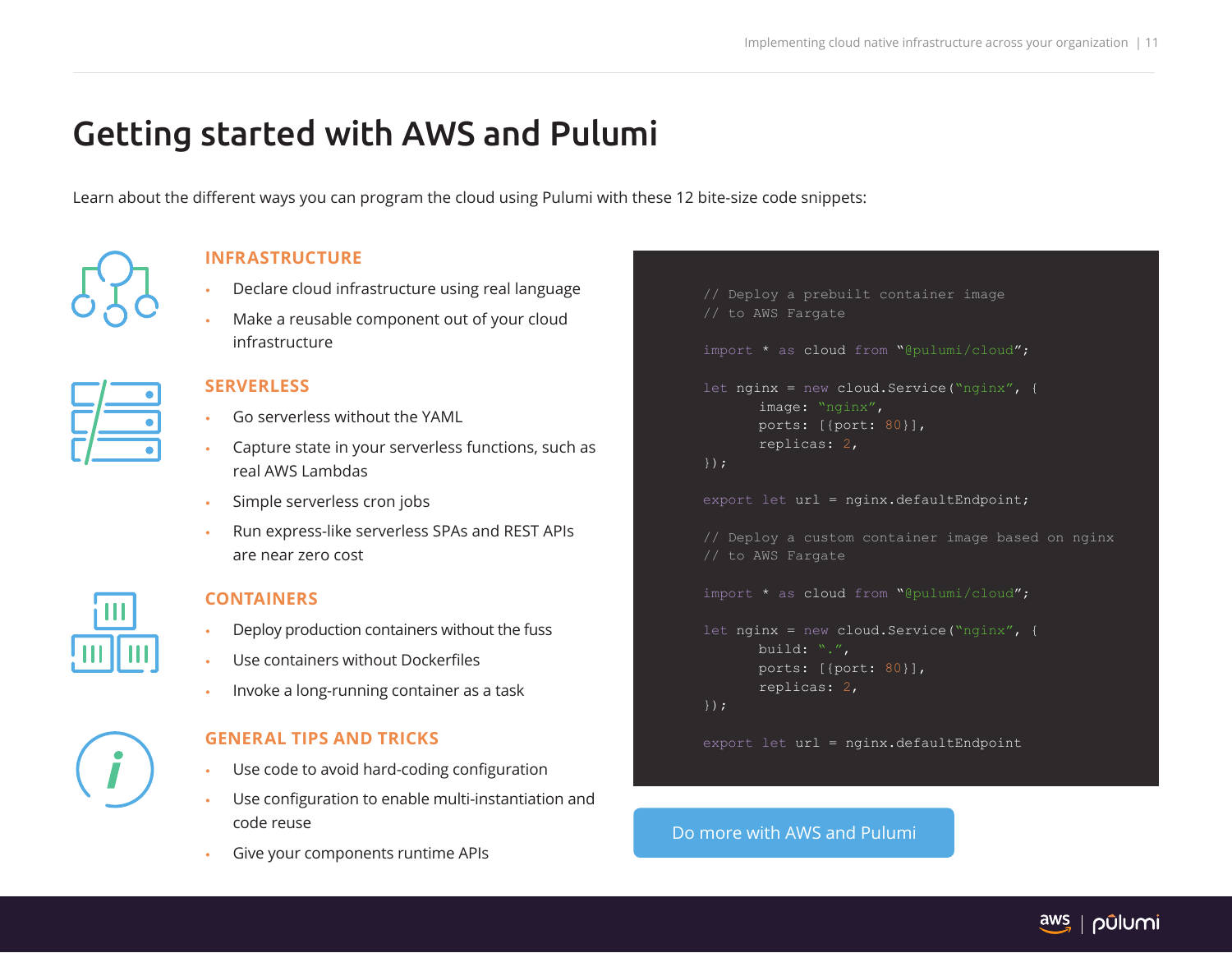## Getting started with Pulumi and Kubernetes

Learn how you can use Pulumi to build and deploy Kubernetes applications using cloud native infrastructure as code with 11 bite-size code snippets:



### **CONFIG AS REAL CODE**

- Define Kubernetes applications in a real language
- More expressiveness, less boilerplate
- Inject envoy sidecars using abstraction
- Adopt existing Kubernetes YAML
- Programmatically deploy Helm Charts as code



### **MULTI-CLOUD INFRASTRUCTURE**

- Declare cloud resources alongside Kubernetes resources
- Provision and use Kubernetes resources
- Build and deploy container images alongside configuration updates



### **SOFTWARE DELIVERY AS CODE**

- Robust and repeatable deployments, with a notion of "done"
- Trigger cascading rollouts from dependent updates
- Staged application rollouts gated by Prometheus checks

```
// Deploy simple app to Kubernetes
import * as k8sjs from "./k8sjs";
let redisMaster = new k8sjs.ServiceDeployment("redis-master", {
       image: "k8s.gcr.io/redis:e2e",
       ports: [ 6379 ],
});
let redisSlave = new k8sjs.ServiceDeployment("redis-slave", {
       image: "gcr.io/google_samples/gb-redisslave:v1",
       ports: [ 6379 ],
});
let frontend = new k8sjs.ServiceDeployment("frontend", {
       replicas: 3
       image: "gcr.io/google_samples/gb-frontend:v4",
       ports: [ 80 ],
       loadBalancer: true,
});
```
export let frontendIp = frontend.ipAddress;

[Do more with Kubernetes and Pulumi](https://blog.pulumi.com/program-kubernetes-with-11-cloud-native-pulumi-pearls)